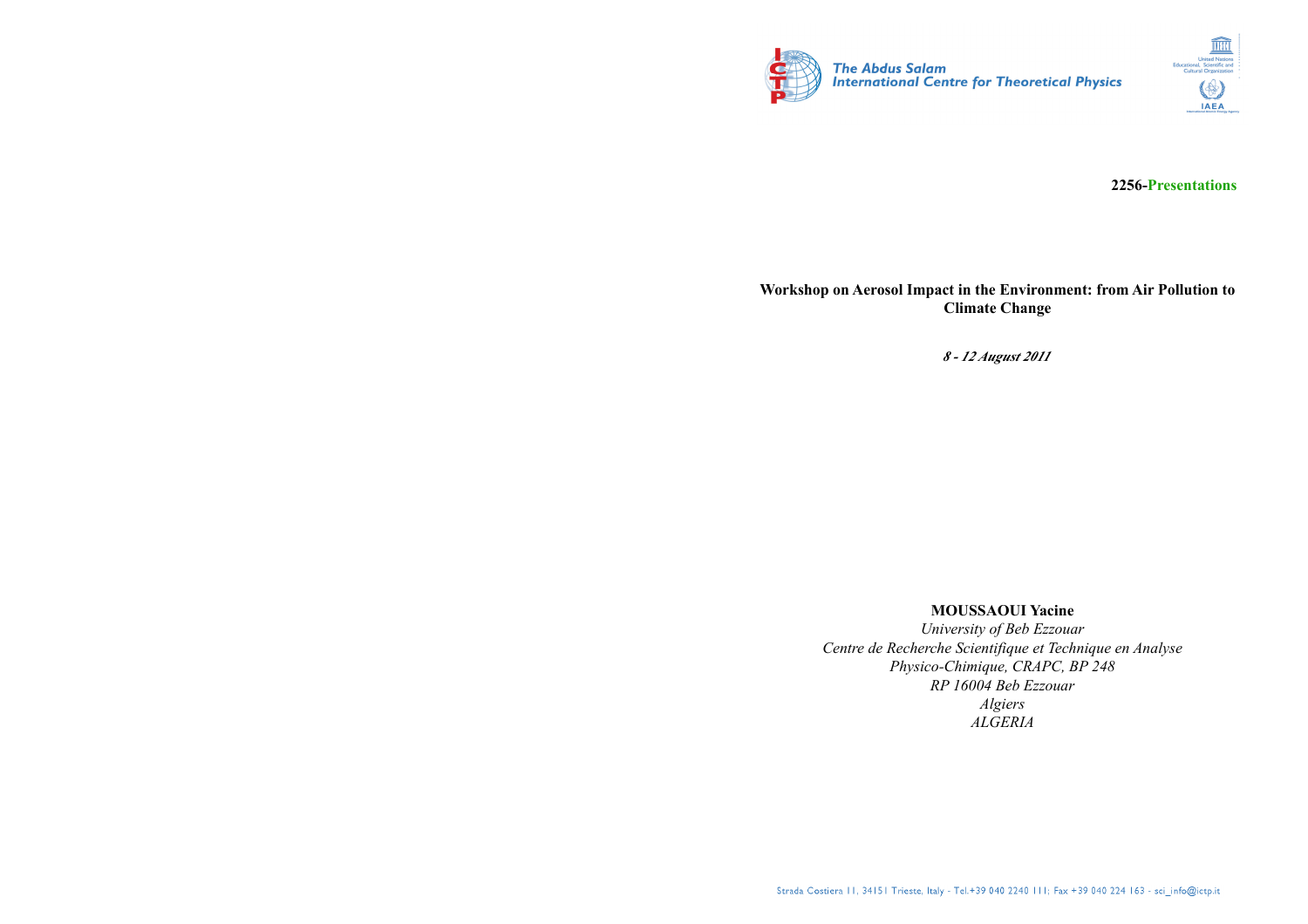

Yacine Moussaoui

## Researcher At Centre de Recherche Scientifique et Technique en Analyse Physico-Chimique (CRAPC) BP 248 RP 16004 Algiers, ALGERIA

*Workshop on* **Aerosol Impact in the Environment: from Air Pollution to Climate Change** *08-12 August, Trieste, Italy*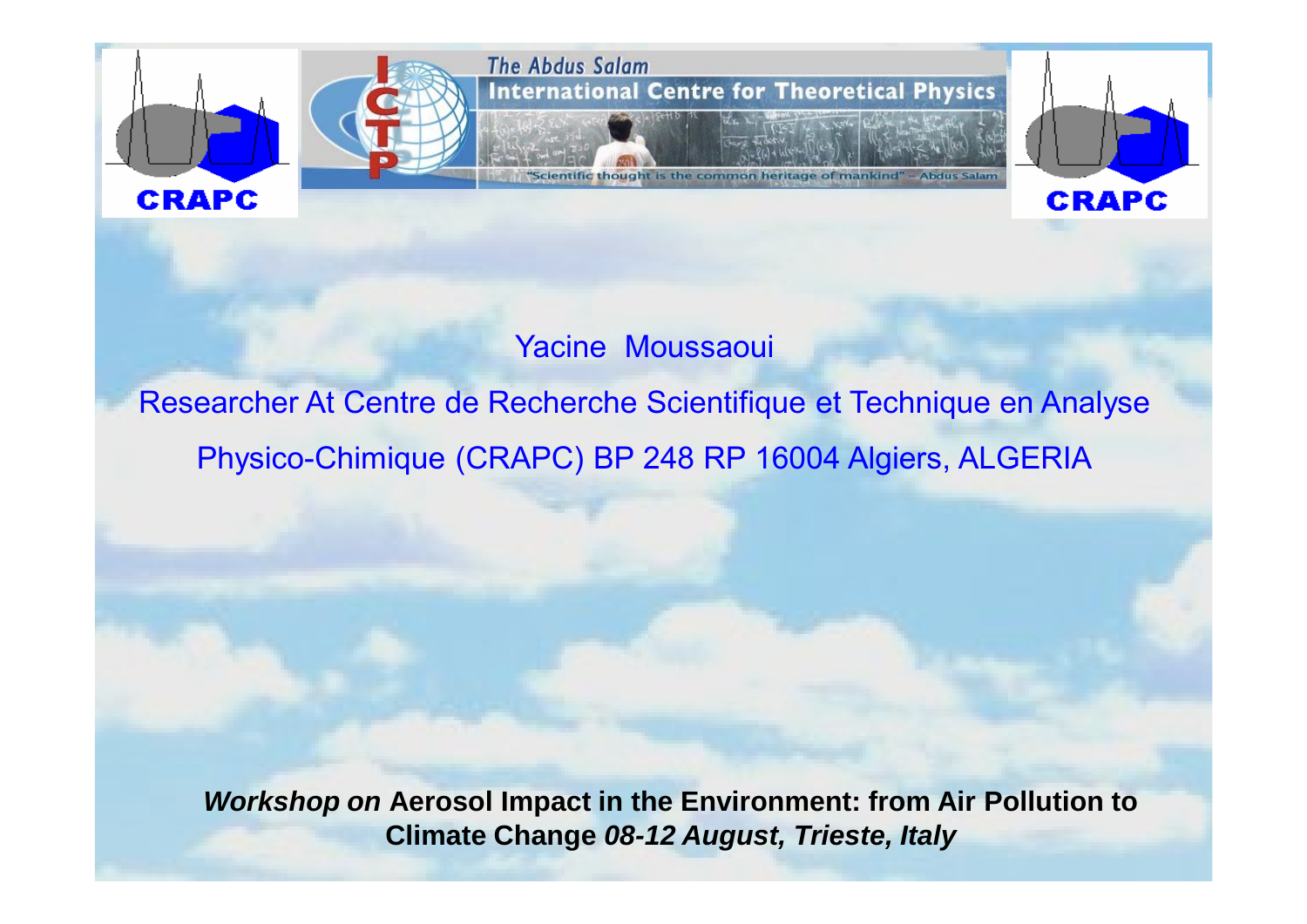**Permanent Institute : Scientific and Technical Center Of Physical and Chemical Analysis, Algiers, ALGERIA Research Field** : **Analytical Organic Chemistry Topics Interest**: **Air Pollution Chemistry**

**Past and current research experience:**

-Analysis of volatile organic compounds (VOCs) by gas chromatography with flame ionization detector or mass spectrometer detector in selected ion monitoring, the passive and active sampling have been deployed in field sampling (urban, industrial and workplace areas).

-Analysis of extractable particulate matter, provide from urban, rural and forested areas in northern Algeria. The pollutants were analyzed by GC/FID and GC/MS. The chemical composition shows that: n-alkanes, n-alkanoic acids, <sup>α</sup>,<sup>ω</sup>-carboxylic acids, polycyclic aromatic hydrocarbons (PAHs) and their nitrated derivatives (NPAHs), and highly polar compounds (such as; nicotine, caffeine and oxygenated-PAHs).